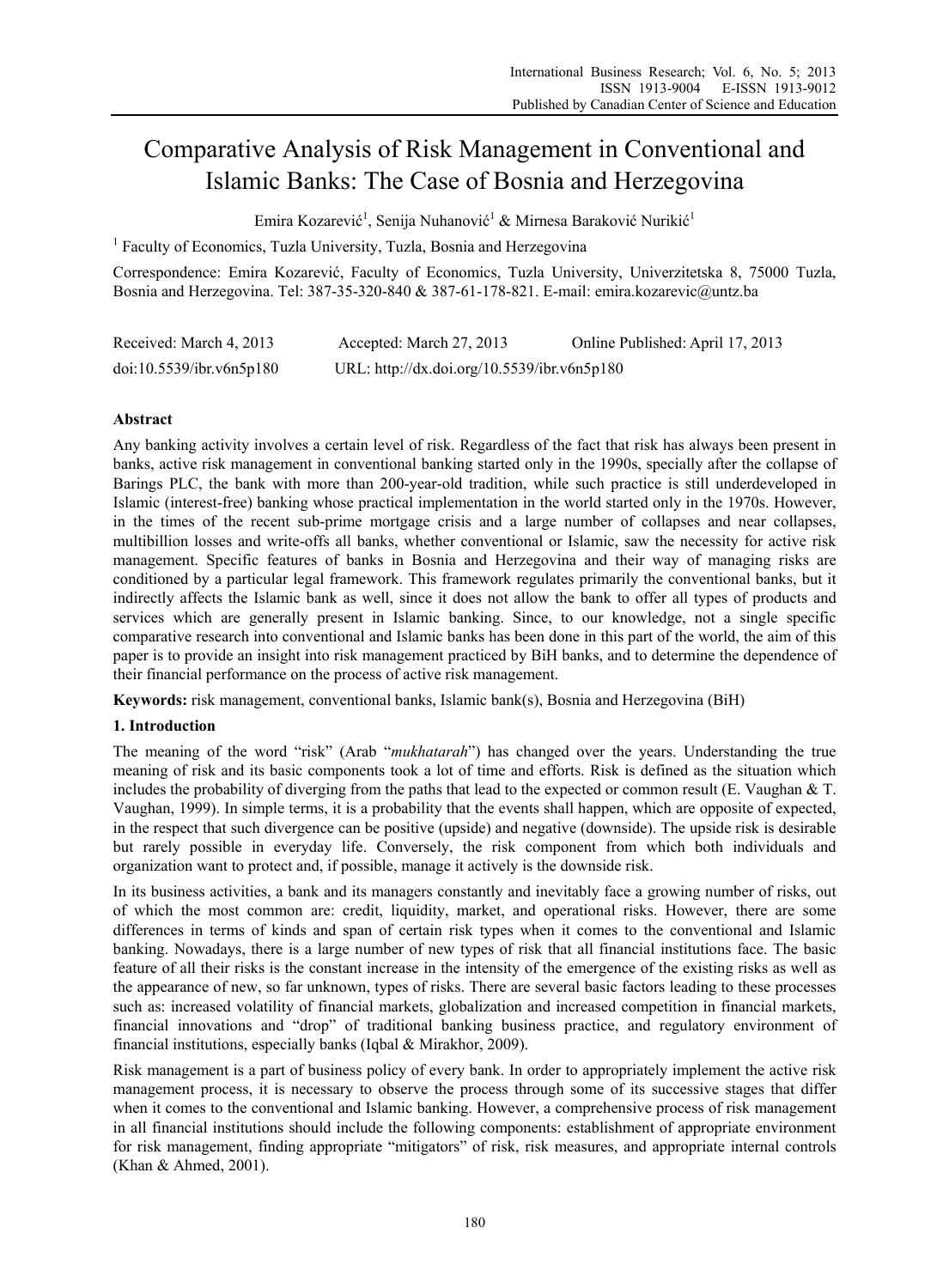Globalization of business activities conducted by financial institutions, as well as negative consequences of the former financial crises round the world contributed to the growing need for the development of methods and/or models for risk management, which are on the increase lately.

As far as BiH banks are concerned, the field of their risk management practices is almost completely unexplored. On the one hand, the fact is that the financial system in BiH is not developed in terms of the variety of not only financial institutions but also of financial instruments. On the other hand, it is also known that most of BiH banks are basically subsidiaries of large EU banks and, consequently, some of them started to implement the Basel II standards before the official date posed by the Central bank of BiH (the end of 2008) in order to meet their parent banks' requirements. In addition, one of BiH banks operates on the principles of Islamic banking and it is the only Islamic bank in Southeastern Europe. However, similarities and differences between the BiH Islamic bank's risk management practice and risk management practices of other BiH banks (i.e. conventional) are still unknown. Accordingly, the aim of this study is to investigate the practice of risk management techniques in BiH banking sector and to make the comparison between several conventional banks and one Islamic bank.

# **2. Literature Review**

Considering the relevant literature, it seems that the comparative analysis of risk management in conventional and Islamic banks has been the subject of research of a certain number of scientists worldwide only since the beginning of the  $21<sup>st</sup>$  century, especially since the outbreak of the global financial crisis.

Tafri, Rahman, and Omar (2011) conducted a survey whose main objective was to examine the current practices and future trends in risk management methodologies of Islamic and commercial banks in Malaysia and selected Islamic banks outside Malaysia. In particular, the authors wanted to identify the methods and tools used in managing market, credit, and operational risk among Islamic and conventional banks, as well as to answer the question of whether there is a convergence in the practice of risk management and risk mitigation between Islamic and conventional banking systems, especially with regard to the major risks. The findings in the study suggested that there are significant differences between Islamic and conventional banks in the extent of usage of: market Value-at-Risk (VaR), stress testing results, credit risk mitigation methods, and operational risk management tools. As the majority of Islamic banks are still in the early phase of operational risk management implementation, these tools are not extensively used by the Islamic banks, relative to conventional banks. In the case of stress testing, it was concluded that currently there is no uniform approach regarding the types of stress testing undertaken, its frequency, or actions taken in response to the results; by implication, more work should be done in defining standards for stress testing. Therefore, it could have been concluded that there is no convergence in the use of risk management tools between Islamic and conventional banks; this could possibly be due to the different nature of the banks and also the lack of tools which are non-*riba* based (interest-free) and *Shari'ah* (Islamic law) compliant. The evidence also suggests that risk management tools and systems for Islamic banking are seen as inadequate, particularly in the critical areas of: "IT professionals with relevant expertise in the process integration and risk analytics", "IT systems to cater for each Islamic instrument", and the "capacity of human capital in the highly technical areas of risk measurement". This implied that more innovations and product developments are needed for Islamic banking in managing risks.

A comparison of conventional and Islamic banks in Pakistan in terms of risk management was made by Nazir, Daniel, and Nawaz (2012). Using a questionnaire survey method, they found that Pakistani banks are efficient in credit risk analysis, risk monitoring, and understanding the risk in the most significant variables of risk management. Moreover, there is a significant difference in risk management practices of the Islamic and conventional banks of Pakistan. It was suggested in the study that Islamic and conventional banks should be different in credit risk analysis. But due to little innovation in credit risk assessment in Islamic banks, most Islamic banks have adopted the same procedure that is adopted by the conventional banks.

As far as credit risk is concerned, Boumediene (2011) explored the assertion that Islamic banks have higher levels of credit risk (the risk of counterparty failure) than their counterparts in conventional finance, based on the fact that Islamic banks do not have the appropriate risk management tools to deal with such risk. The author gave definitions, methods for identification, and methods for management of credit risk for the following Islamic financial tools: *musharakah* (joint venture), *mudarabah* (sell at a profit, profit-sharing), *istisna'* (object deferred sale), *salam* (pre-paid sale), *ijarah* (lease), and *murabahah* (cost-plus or mark-up sale). The risk was then calculated for nine Islamic banks and nine conventional banks using the contingent claims analysis (CCA). Merton's model, based on Black and Scholes's option pricing formula, was used to measure the distance-to-default (DD) and the default probability (DP) from 2005 to 2009. The Islamic banks had a mean distance-to-default of 204, significantly higher than conventional banks (DD=15). The mean default probabilities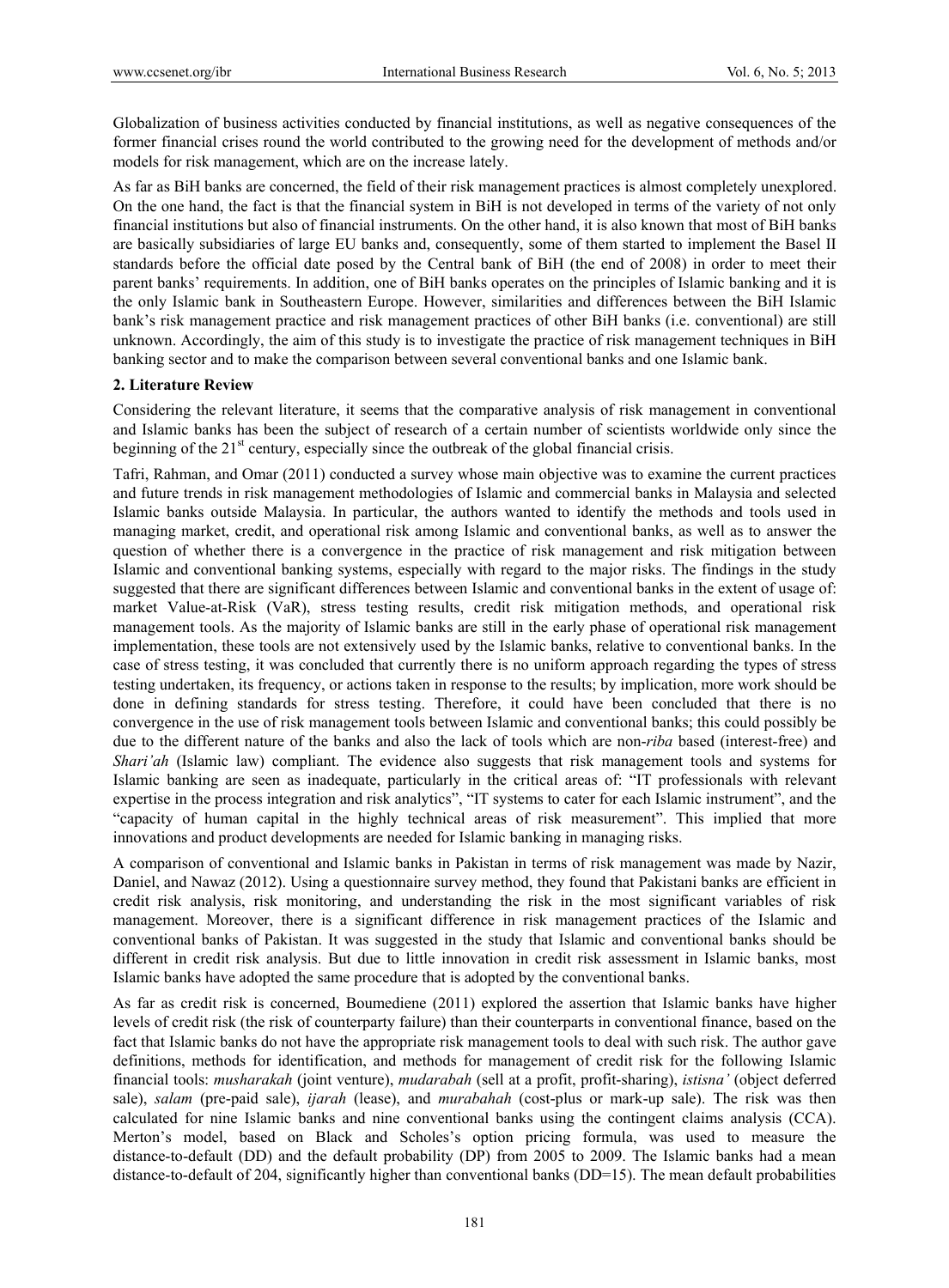were 0.03 and 0.05, respectively. Cumulative logistic probability distributions were then used to derive default probability from distance-to-default. These results were more satisfying: the distribution of default probability had larger tails, responding to the criticism of the use of a normal distribution. In other words, it was empirically demonstrated that Islamic banks have a lower credit risk than conventional banks.

Furthermore, Abdullah, Shahimi, and Ismail (2011) assessed key issues in measurement and management of operational risk in Malaysian Islamic banks. They suggested that several issues around risk still need to be clarified and addressed further. The fact that there is a variety and unique nature of financing and investment activities of Islamic banks, each one having its' own risk characteristics, affects both sides of the bank's balance sheet. While basic Basel core principles of effective banking supervision apply equally well and ideally suit Islamic banking institutions, risk measurement and risk management practices still need specific adaptations to Islamic banks' operational characteristics. These particularities highlighted the unique characteristics of Islamic banks and raised serious concerns regarding the applicability of the Basel II methodology to Islamic banks. This will set the stage for adopting more advanced capital measurement approaches as envisaged in Basel II, but tailored to the specific operational characteristics of Islamic banks.

Besides that, Anam, Hasan, Huda, Uddin, and Hossain (2012) conducted a comparative study between conventional and Islamic banks of Bangladesh in perspective of liquidity risk management (LRM). The researchers assessed the extent of liquidity risk associated with these institutions and evaluated the concurrent LRM. They tried to investigate the significance of bank's size, net working capital, return on equity, capital adequacy, and return on assets on LRM. Secondary data had been the major stimulus of the research covering five year period 2006-2010. A model estimation to predict the liquidity risk level was proven to be successful for Islamic banks, but the module failed to generate the desired result in case of conventional banks. Moreover, net working capital in case of conventional banks and size of the business in case of Islamic banks was found to be positive and significant at 5% significance level.

Hussein (2010) investigated the behavior of four key bank-level stability factors, as follows: liquidity, capital, risk-taking, and consumer confidence, in both Islamic and conventional banks that operate in the same market. Using a fixed effect for a sample of 194 banks of Gulf Cooperation Countries (GCC) between 2000 and 2007, the author found that liquidity is not determined by the bank's product mix but rather attributed to systematic factors. However, nonperforming assets (representing loans to sub-prime borrowers) have a positive and significant relationship with liquidity, implying that during the crisis Islamic banks tend to take stringent risk strategies compared to conventional banks. Furthermore, Islamic banks generally tend to provide higher consumer confidence levels as they were more capitalized than conventional banks, although conventional banks carried higher averages of liquidity compared to Islamic banks. Consumer confidence levels or depositors' discipline as assessed by deposits and customer funding over total liabilities generally appear to be higher in Islamic banks than conventional banks in GCC.

The above literature of all the past studies figured out the risk management practices adopted by different types of banks from all over the world. There are different types of risk faced by different types of banks. This study is conducted to explore the risk management practices in BiH adopted by the conventional and Islamic banks and try to figure out the difference of adoption of several aspects such as risk identification, risk analysis and evaluation, core approach to managing risks (active/passive), hedging instruments, etc.

# **3. Theoretical Background**

The raison d'être of risk management consists of the following elements: first, identification and evaluation of risk is made, and then the users of appropriate banking products and/or service are charged with the risk price, whereby one portion of the collected price is set aside into the reserves and shareholding capital of a bank. After that it is necessary to break even the expected losses from the reserves and the unexpected losses from the bank's capital and form the risk-adjusted capital (economic capital) and perform risk monitoring by a special department at the bank.

However, there are certain differences when analyzing the expected loss for conventional and Islamic banks. Actually, such differences appear in the way of breaking even the loss, caused by different types of products and services which these banks offer to their clients. In a conventional bank (see Figure 1), the expected loss is broken even from the profit made by a bank in that period; the unexpected loss is to a certain extent broken even from the bank capital while the amount above that level is refunded from the insurance or the bank accepts bankruptcy.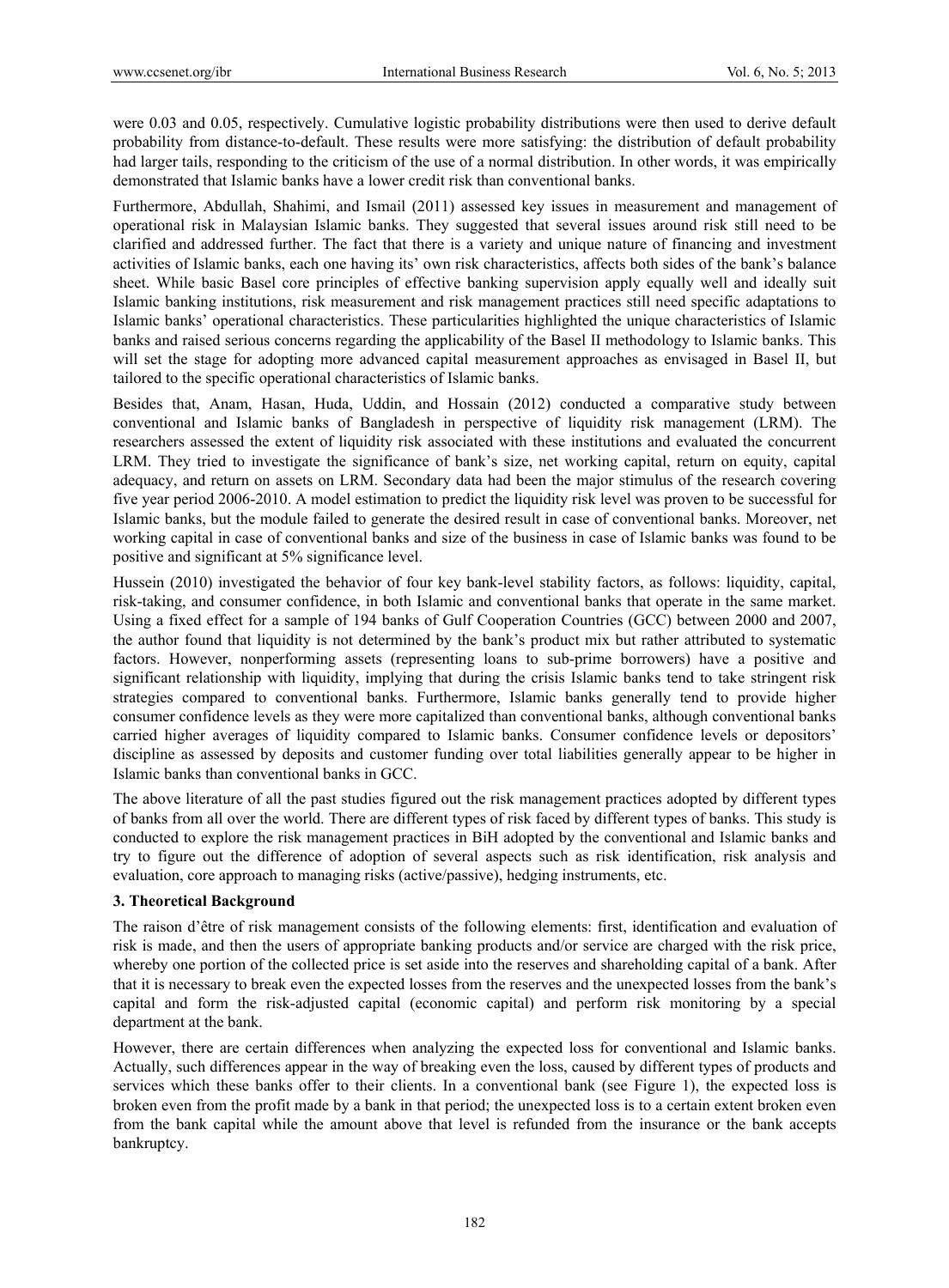

Figure 1. Sustaining losses in conventional banks

Source: Khan, 2004.

Islamic banks break even the expected loss from the provision income, the unexpected loss, to a certain of reliability, is refunded from the Profit Sharing Investment Accounts (provided that the unexpected loss was a result of investment into Profit Sharing Investment Accounts) or from the bank capital (provided that the unexpected loss was a result of other bank activities), while above that level the insurance, that is *takaful*, is accepted (Figure 2).



Notes: PSIA - Profit Sharing Investment Accounts; PER - Profit Equalization Reserve; IRR - Investment Risk Reserve. Source: Khan, 2004.

Furthermore, due to their constant change and mutual interactions, it would be impossible to cover all types of risk that banks, whether conventional or Islamic, face. We believe that risks in conventional banks, due to analytical reasons, can be divided into some of the following types of risk:

- market risk,
- $-$  credit risk,
- liquidity risk,
- operational risk, and
- other types of banking risks.

Market risk appears in trading or investing into the instruments of assets and liabilities due to the change in interest rates, exchange rates or securities' prices (Šverko, 2002). Credit risk is the risk of potential debtors/loan applicants or other related persons that did not fulfill their contract obligations to the bank. Liquidity risk is the risk to which present and future earnings are exposed, as well as the bank capital. It appears due to the failure of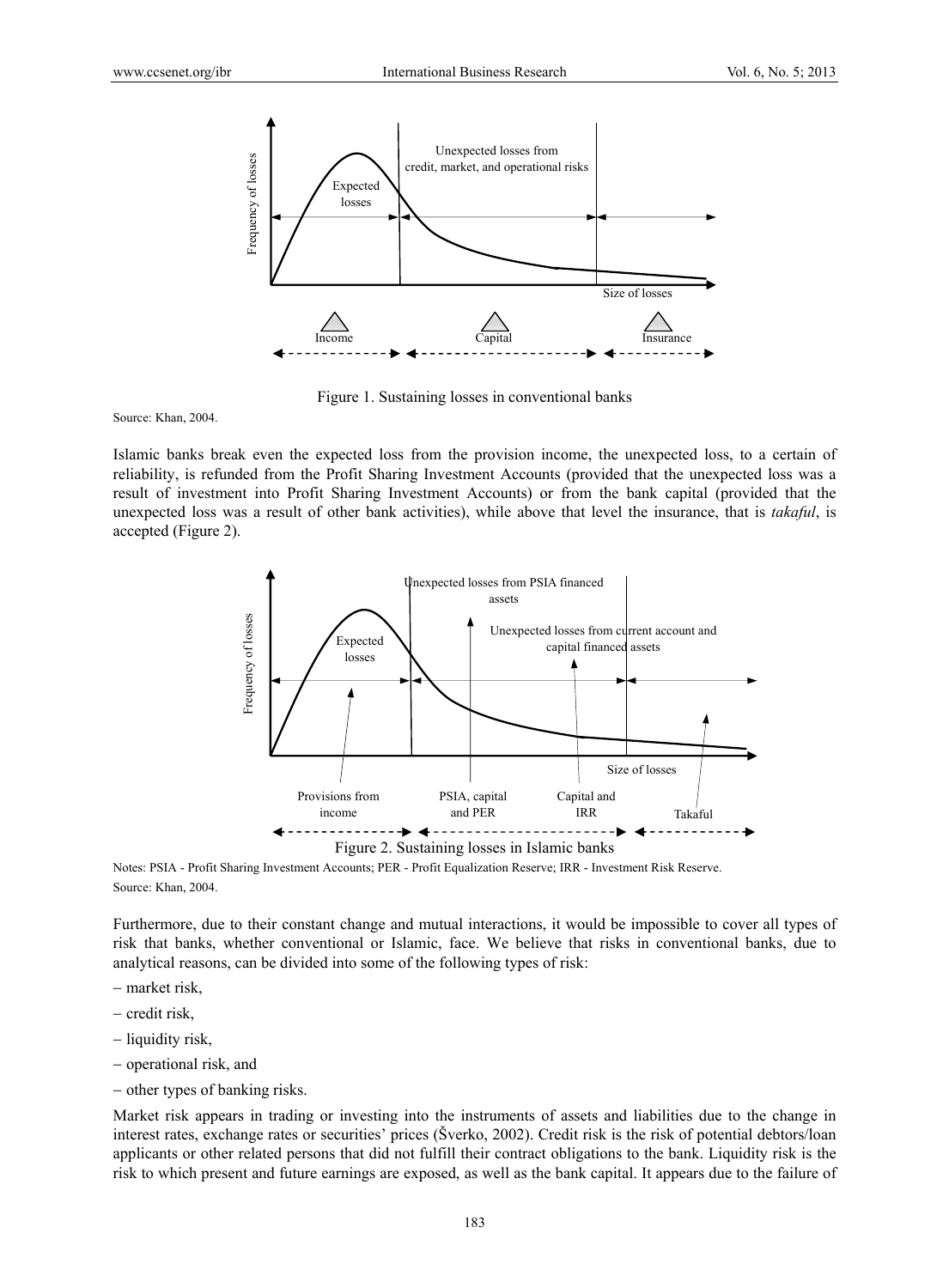bank to fulfill its obligations when they mature without the appearance of unacceptable risks or costs. Operational risk is related to the possibility of negative effects on the financial result and bank capital, which are the consequences of employees' negligence, inappropriate internal procedures and processes, inappropriate management of information and other systems, or they appear as a result of unpredictable external events. Other types of risk in conventional banks include: bank exposure risk (to clients or other banks), investment risk, legal risk, strategic risk, and country risk.

Besides most of the risks faced by conventional banks (such as one part of credit, market, operational, and liquidity risk), Islamic banks have special types of risk that are specific to their business operations in compliance with Shari'ah. In Islamic banking, all types of risk can be divided as follows:

- $-$  financial risk,
- $-$  business risk,
- treasury risk,
- management risk, and
- other types of risk in Islamic banks.

One of the basic types of risk faced by Islamic banks is the financial risk. Its result is a direct financial loss on the bank assets and liabilities. Business risks appear due to various macroeconomic and political conditions, but also due to insolvency which is a result of the lack of resources for the continuation of business activities. The treasury risk includes the risks that appear in the management of Islamic bank financial resources: cash management, ownership management, short-term liquidity management, as well as bank assets and liabilities management. "Management risk is related to the risk that appears due to unsuccessful bank management, negligence in running business and fulfilling contract obligations, as well as due to weak internal and external institutional environment, including the legal risk as well, when banks cannot implement their contracts" (Iqbal & Mirakhor, 2009). Apart from these types of risk, Islamic banks have other types of risk specific to certain products offered by these banks. Such risks appear only when certain business activities are not performed in a way which is expected in Islamic banks.

Islamic banks have some risks that are identical to the risks faced by conventional banks. However, these banks are exposed to some specific risks. The ratio of certain types of shared vs. unique risks for both types of banks is illustrated on Figure 3.



Islamic banks' types of risk

Figure 3. Shared and unique risks in conventional and Islamic banks

Source: Khan & Ahmed, 2001.

Despite different views regarding the number and span of the stages of active risk management in conventional banks, four basic stages of this process can be isolated (Kozarević, 2009):

- $-$  risk identification,
- $-$  risk evaluation.
- selection of method for risk management, and
- implementation and result assessment.

Risk identification is the first step in the entire process of active risk management. It includes the comprehension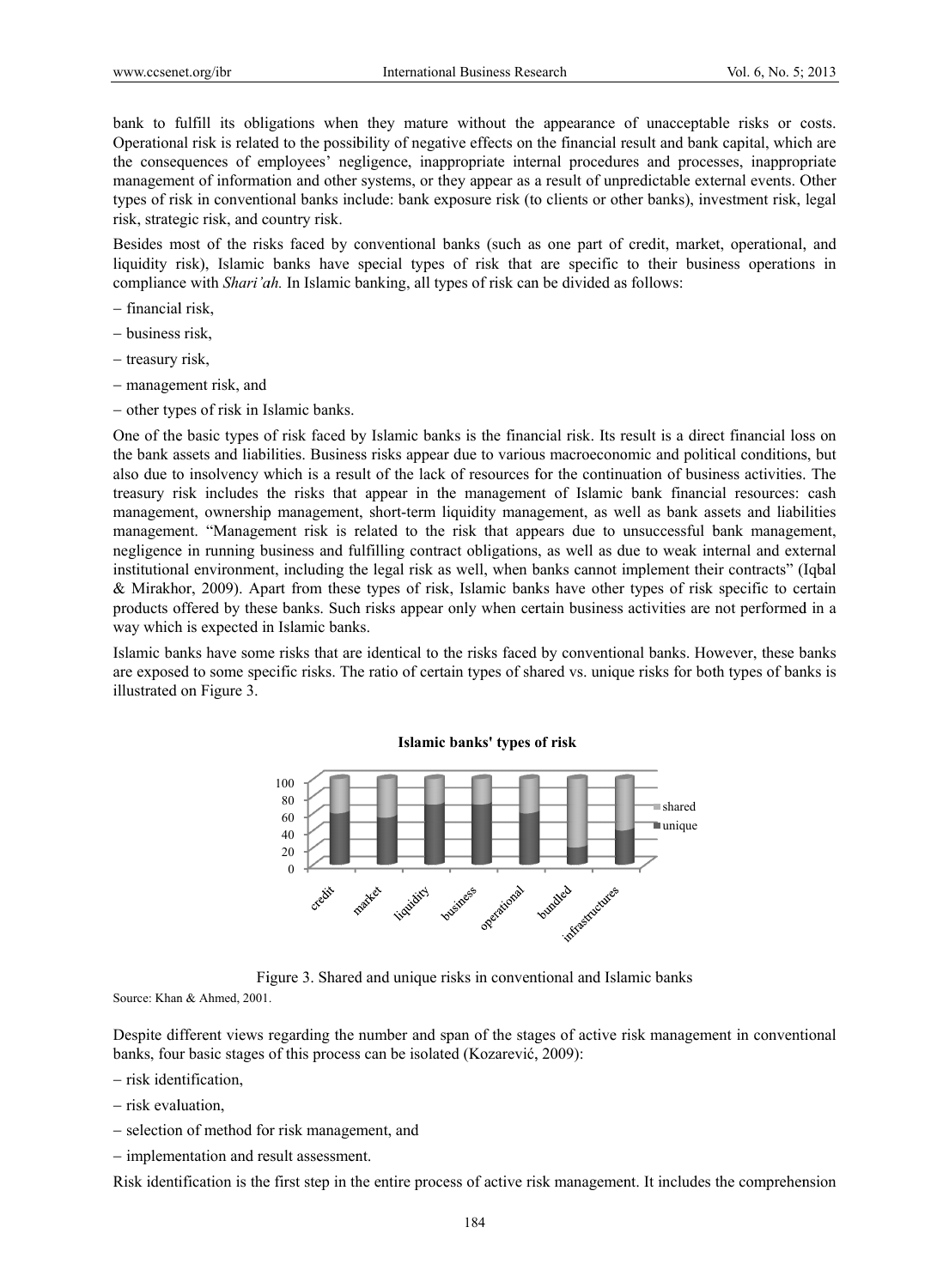of potential losses based on the total exposure to various types of risk. Risk evaluation assesses potential losses in such a way that it determines the probability of their appearance in a certain period of time, assesses their possible size, and finally ranks potential losses by means of importance. The selection of method for risk management is made on the basis of the probability and size of the identified potential losses. One can select one of the risk management methods, but also several of them in combination. After determining the method by which one wants to manage risks, what follows is the creation and implementation of measures. The control of the implemented risk management methods, as well as the assessment of the results obtained, must be performed periodically due to changeable conditions and circumstances in which banks operate, which were considered during the result assessment.

In terms of Islamic banks, the system for risk management in these banks includes several successive stages as follows:

- $-$  risk identification,
- $-$  risk and capital quantification,
- gathering or grouping similar risks,
- previous controls, and
- $-$  risk monitoring.

As conventional banks, Islamic banks have risk identification as the initial stage of the process of risk management. This stage should provide the size of a possible loss of the bank on the basis of exposure to all types of risk. However, Islamic bank have a task that is much more difficult than for conventional banks, since they are exposed to specific types of risk as well, that are generated by their special ways of financing. After the identification of all types of risk, they need to be quantified. This means that for each type of risk one should determine the highest possible loss caused by it, and use it as the basis for making the necessary reserves from the basic capital of the bank. This is an extremely significant stage in Islamic banks due to the fact that they are exposed to a wide spectrum of risks. This is why the risks frequently need to be divided into certain groups with the same or similar characteristics. Previous controls are necessary so as to check whether the conditions have been made for the execution of each stage of risk management, failure of which requires certain measures to be taken so that all involved in a certain stage of this process have the appropriate work conditions. Since the process of risk management is continuous and it is *per se* constantly repeated, permanent monitoring needs to be made so as to ensure that all the stages of the process run without halts or difficulties.

Specially, since the mid 1980s numerous models and ways for risk management have been developed. They are mainly based on the concept of loss probability distribution, meaning the change in the bank portfolio value. There are different ways for risk management in conventional banking, among which the most used one is the so called value at risk concept (more known under the acronym VaR). Other risk management methods also include: expected loss concept (EL), conditional value at risk concept (CVaR), stress-testing, and backtesting. VaR is actually a statistical measure of bank's probable losses that emerge as a result of usual market changes. That is the maximum loss that can appear at a given level of tolerance in a specific time interval. The EL concept is based on determining the expected loss provided that some unpredicted circumstances appear. If VaR is exceeded, some banks can have different expected losses with the same VaR, which then lead to a new risk measure, the so called CVaR. The simplest explanation of the conditional value at risk is that it represents the expected final loss if VaR is crossed, and it is a better risk measure that VaR, but also more complicated as it requires the assessment of the total distribution of bank losses, etc.

Although risk identification is rather developed in Islamic banks, techniques and models for risk assessment and management are still insufficiently developed or only beginning to develop. One of the quantitative methods of risk measurement suggested by Islamic banking experts is similar to the VaR model in conventional banks. According to this method, the risk of investors in Islamic banks can be quantified by the assessment of profit exposed to risk (Profit at Risk - PaR), which is based on the historical profit and return volatility.

As all banks face a large spectrum or risks, whose intensity has been constantly increased, banks started introducing certain banking products in their business activities. These products help them in protection against risk, as well as in the decrease of negative consequences caused by a certain risk in bank business operations. Each of these risk protection products can lower a specific type of risk to a certain level, while almost none of them can fully eliminate all types of risk. Some of the banking products mostly used in banks for protection against risk are as follow (Rose & Hudgins, 2005):

bank loans securitization,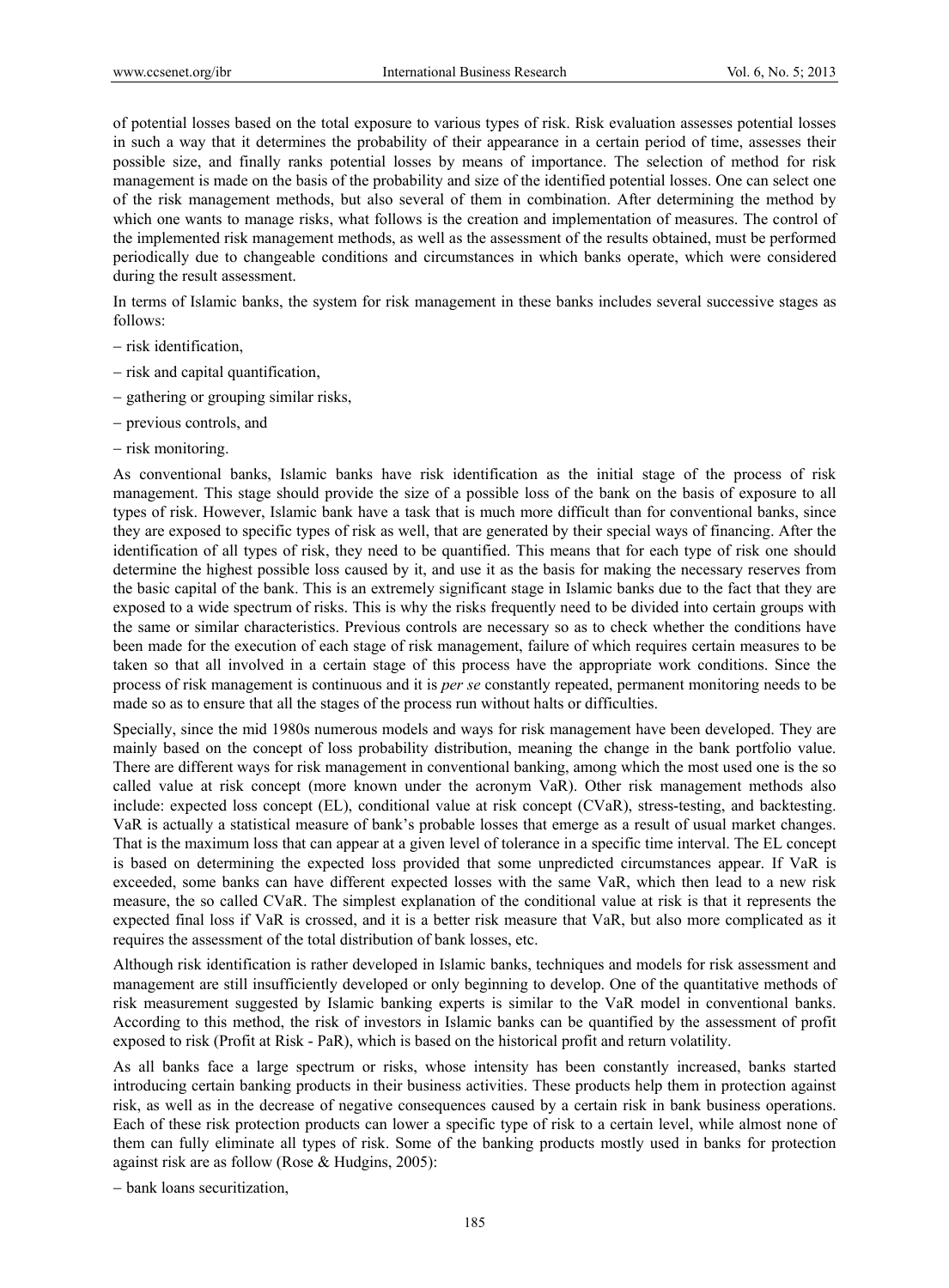- selling loans off-balance,
- standby letters of credit, and
- credit derivatives such as
- credit exchange,
- credit options,
- exchange of credit defaults,
- credit related bills of exchange and
- collateralized debt obligations.

However, the abovementioned financial instruments are not entirely allowed in Islamic banking. Actually, only certain modalities of these products are allowed, as they do not comply with the principles of *Shari'ah* which are obligatory for banking business operations.

#### **4. Methodology**

The financial system of BiH is, in the proper sense of the word, bank-centric. For many years over 80% of the assets of all the financial institutions in BiH belong to the banks. The organized financial market has functioned only since mid 2001 in the form of Sarajevo (SASE) and Banjaluka Stock Exchanges (BLSE). However, daily turnovers of these stock exchanges are on average BAM 200 thousand, and the trade is mainly in common stocks, with a low share of municipal bonds, bonds of the Ministry of Finance, corporate bonds, etc. Besides that, the banks in BiH, totaling to 28 out of which one bank is under temporary administration (Postbank BH) and two are the entity development banks (the Federation of BiH Development Bank and the Republic of Srpska Investment-Development Bank) are primarily conventional banks. Practically, they are non-transparent financial institutions which they mainly use as an "excuse" for their indifference to academic research.

Although risk management has been present in most banks ever since they were established, there are still many problems the banks in BiH meet, which make their risk management more difficult. This is especially true for the Islamic bank, Bosna Bank International (BBI) for which the legal regulations have still not been made, which would allow for all the aspects of the Islamic banking. BBI was established in 2000 by the Islamic Development Bank, Dubai Islamic Bank, and Abu Dhabi Islamic Bank, with the aim of introducing Islamic banking on the territory of Southeastern Europe. This is the only Islamic bank which operates in BiH, but in fact it is only a "hybrid" Islamic bank as the existing laws on banks in BiH entities - Bosnia and Herzegovina Federation (F BiH) and Republic of Srpska (RS) - allow for Islamic banking to be applied only in a very small capacity. However, the Law on Banks in F BiH is currently subject to amendments, and one of the provisions insisted upon by the Banks Association of BiH is that the banks are allowed to "use in their business activities the products based on partnership and buying and selling with a margin, but only for the purpose of crediting-financing bank clients". Provided that this amendment is accepted, the regulations are to be changed for the benefit of Islamic banking.

This particular research, which was created to provide an insight into risk management practiced by BiH banks (conventional and Islamic) and determine the dependence of their financial performances on the process of active risk management, was conducted by the survey method and using a questionnaire technique. The questionnaire included a total of 25 questions and it was delivered to BiH banks via their e-mail addresses. The survey questionnaire was self-developed and it contained several types of closed-ended questions employed, including single response, multiple response, ranking response, and five-point scale questions.

The survey was conducted from the end of March to the beginning of July 2012. The banks (apart from BBI and Raiffeisen Bank BiH) were passive at first, but the problem was overcome through direct communication with the management staff, making precise details, and pointing to the persons competent for the survey. At the end, a total of nine banks filled in the questionnaires (eight conventional banks and BBI), which results in response rate of 36% (9/25).

The results obtained in this research take into consideration the fact that there are certain limitations such as institutionally limited application of Islamic banking and the comparison between risk management ways of the only Islamic bank in BiH and the average of eight other conventional banks surveyed.

#### **5. Results and Discussion**

The research revealed that all the banks surveyed have their organization units in charge of risk management, that is, risk identification, risk measurement, selection of methods for risk control, etc. The number of employees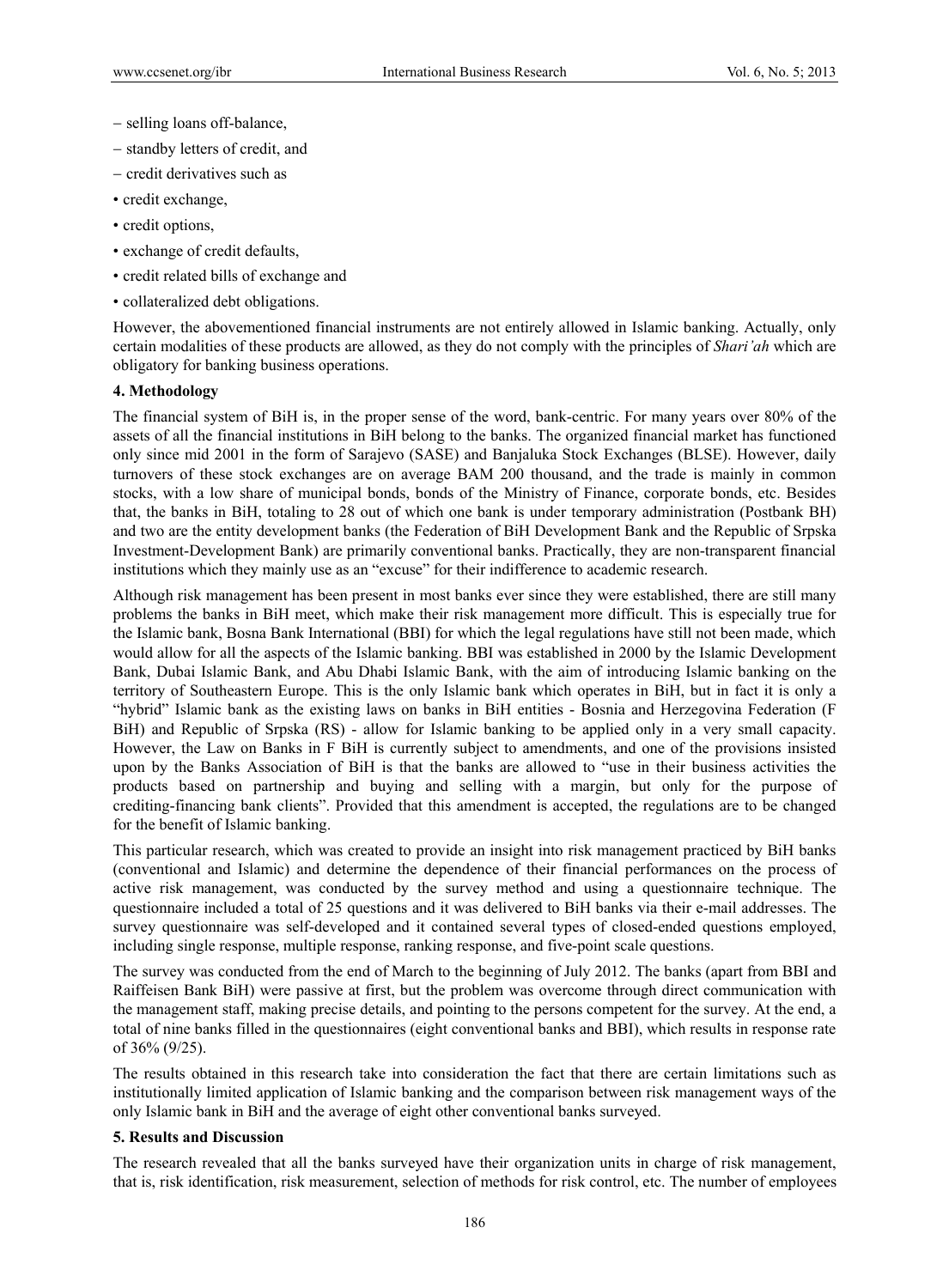in risk departments varies significantly. Thus, some banks have only two employees, while some have as many as 100 employees in charge of risk management activities.

All the banks identify risks on the basis of the analysis of financial statements, analysis of past experiences, and exchange of information both between certain organization units and with external partners. One of the important means of risk identification is analysis of contracts. A number of 62.5% of the respondents agreed with this, while 37.5% of the respondents do not use this method for risk identification. Twenty-five percent of the banks stated that they use interview, flow diagram, and hazard analysis to identify risk, while 75% of the respondents stated that they do not use any of these methods. Regarding other means for risk identification, the respondents mentioned cash flow projection, internal ranking of clients, credit analysis (analysis of financial statements), signs of early warning, risk assessment, etc. While most banks in the developed parts of the world use the combination of all the means of risk identification, banks in BiH to a small degree use some types of risk identification, which can certainly help in the early discovering of risk. This should be explained by insufficient knowledge of all the methods for risk identification, as well as by a specific resistance to the introduction of new ways of risk identification.

If the means for risk identification are to be compared between conventional and Islamic banks, the situation would look like the one presented on Figure 4. It is evident that the Islamic bank uses the following methods for risk identification: analysis of financial statements, flow diagram, analysis of contracts, analysis of past experiences, and exchange of information both between certain organization units and with external partners. The Islamic bank does not use other methods such as: questionnaires, interview, and hazard analysis. It is important to mention that those means for risk identification, which are not used by Islamic banks, are to a small percentage used by conventional banks (less than 30%) and only recently. Also, flow diagram, regularly used by the Islamic bank, is used by only 14.29% of the conventional banks, while analysis of contracts is used by 57.14% of the conventional banks.



Figure 4. A comparison of risk identification methods in conventional and Islamic banks

After risk identification, the next stage in the entire process of risk management is to specify all the risks to which a bank is exposed in its business operations. All the respondents stated that they need to manage, in accordance to requirements (a.k.a. "decisions about minimal standards...") of the appropriate entity banking agency, credit risk, liquidity risk, operational risk, market risk, and foreign currency risk. Besides these basic types of risk, there are also the types of risk that BiH manage arbitrarily, as the source of making added value (avoiding losses and increasing profit): reputation risk, strategic risk, earnings risk, settlement risk, investment risk, risk of active and passive interest rates, etc. Both, conventional and the Islamic banks stated the same types of risk they have to manage. Thus, in this case there were no differences in answers of these two types of banks. The basic reason lies in the fact that regulation for conventional and Islamic banks is still the same.

However, there are certain differences in terms of the effect intensity of certain types of risk in conventional and Islamic banks. Figure 5 shows that intensity of the emergence of all types of risk is higher for the Islamic bank. The respondents at the Islamic bank confirmed "high" intensity of the emergence of the following types of risk: credit risk, liquidity risk, and operational risk, while they stated that the market risk has a "medium" intensity of the emergence. In comparison to the Islamic bank, the conventional banks have a smaller intensity of the emergence of all risks. The respondents rated all the risks with "medium" intensity of the emergence. Out of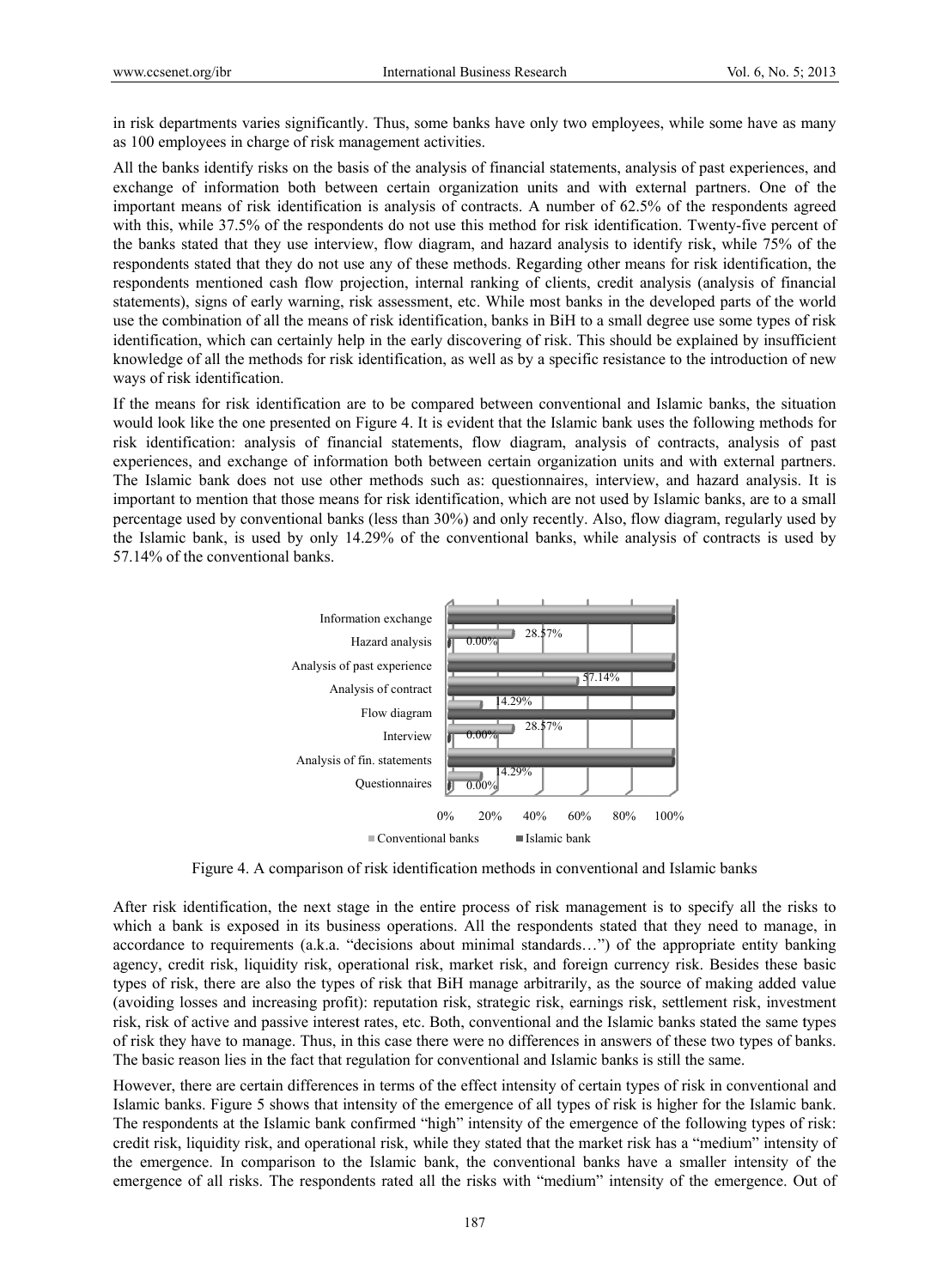other risks present in banks, the conventional banks also singled the foreign currency risk, for which they stated that it has a "slow" intensity of the emergence, but with the influence on banks' business operations.



Figure 5. Intensity of the emergence of specific risk types in conventional and Islamic banks

Regarding the trends of certain types of risks in banks in the last three years, the respondents in the Islamic bank stated that all the risks were stable. This means that, although a higher intensity is present for all the types of risk, this bank keeps them at a specific level and prevents their increase. In the conventional banks the situation is somewhat different in relation to some types of risk. For instance, 57% of the respondents stated that the market risk is stable, while 43% stated that it is on the increase. Regarding the credit risk, the respondents stated it to be decreasing, stable, and increasing (14%, 57%, and 29, respectively), what is illustrated on Figure 6.



Figure 6. Specific risk types' trends in conventional banks

Regardless of its large influence on banks' business operations, the banks in BiH still do not have sufficiently developed ways in which they would manage risk. Although the specific methods have been mentioned above by which the banks in the developed world manage risks, BiH banks use only some of them, and not entirely. Those are for example: VaR, interest rate gap, sensitivity, internal ranking, gap of source and investment maturity, analysis of open foreign currency position, etc. All the banks surveyed stated that they perform active risk management, meaning that they have the entire process, starting from risk identification, over risk measurement, appropriate reserve creation, to the selection of specific methods for risk control, etc. This is very important, as it supports the statement that all banks, including those in BiH as well, have become aware of the importance of active risk management.

Seventy-five percent of the banks surveyed have practiced active risk management by risk types since they were established, while 25% of the banks started several years after foundation. According to the opinions of all the respondents, the process of active risk management of all risk types actually leads to the improvement of financial performance and enables the avoidance of significant business losses. All the respondents answered that most total risks (59%) does not hinder business operations and that the banks were able to control these risks so far. A somewhat lower percentage of total risks (38%) moderately hinders business operations, while only 3% of all the risks largely hinders business operations and the banks have serious problems when managing these risks (Figure 7).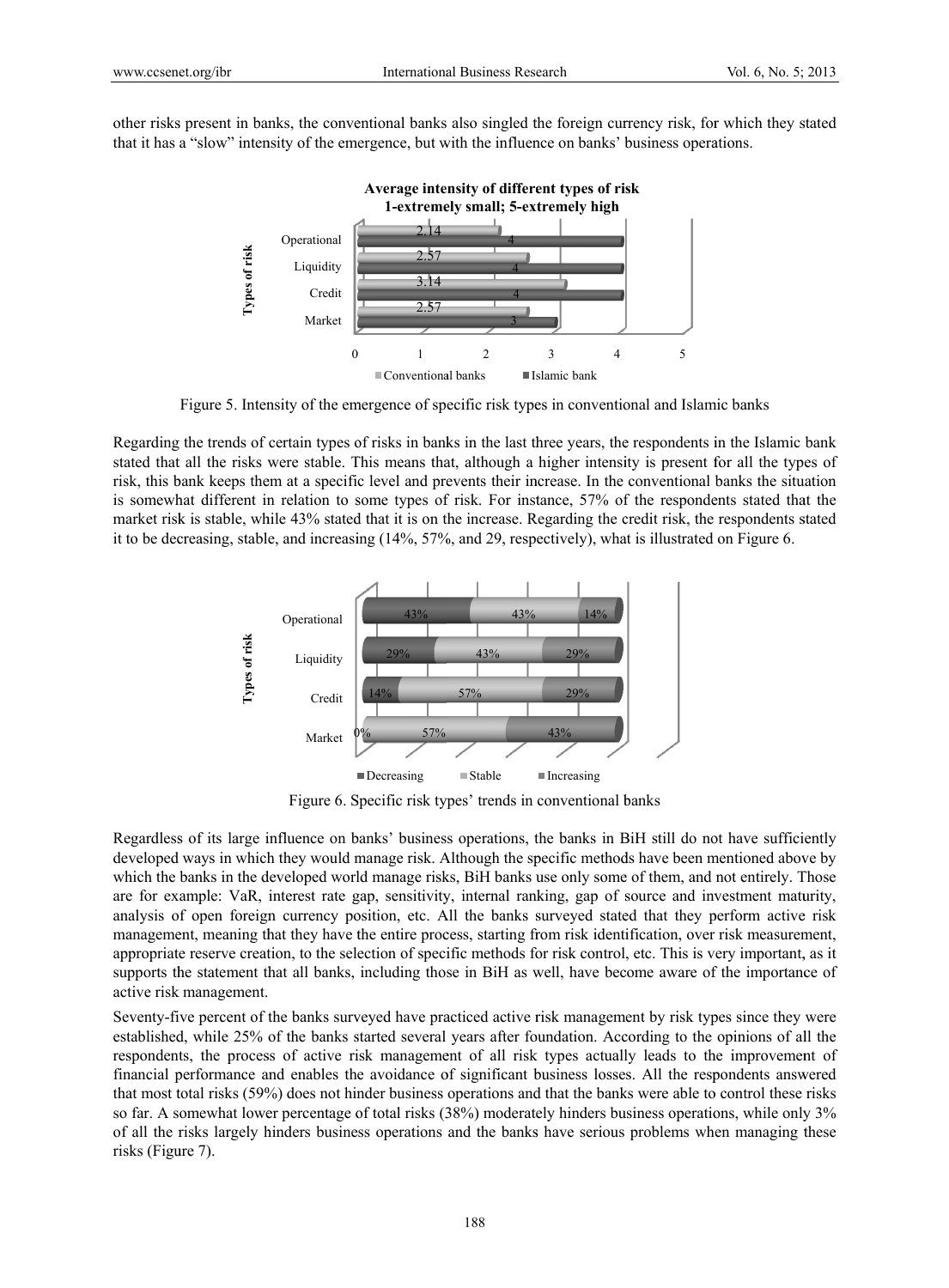

Figure 7. Overall risk impact on BiH banks' business

However, the impact of some types of risk on business operations of conventional banks is not identical, which can be seen on Figure 8. The respondents in the Islamic bank stated that all types of risk do not hinder their business operations at all. The main reason lies in the fact that Islamic banks use different business principles and different types of products.



Figure 8. Specific risk types' impact on conventional banks' business

Due to the existence of different types of risk in banks, they are forced to use certain hedging instruments. As the financial market is underdeveloped, the banks in BiH can use only a small number of such instruments (see Figure 9). The banks in BiH do not use futures, swaps, and options at all. On the contrary, all the banks use collateral as their basic hedging instrument as well as the appropriate reserves for potential losses. Guarantees are also significantly used as a hedging instrument (88%). Out of other hedging instruments we can single out insurance, meaning the appropriate insurance policy and forwards. When conventional and Islamic banks are compared, it can be concluded that the usage of forwards, futures, swaps, and other term agreements is not allowed in the Islamic bank. That is why this bank has a smaller possibility to protect itself against risks by means of appropriate hedging instruments.



Figure 9. Hedging instruments used by BiH banks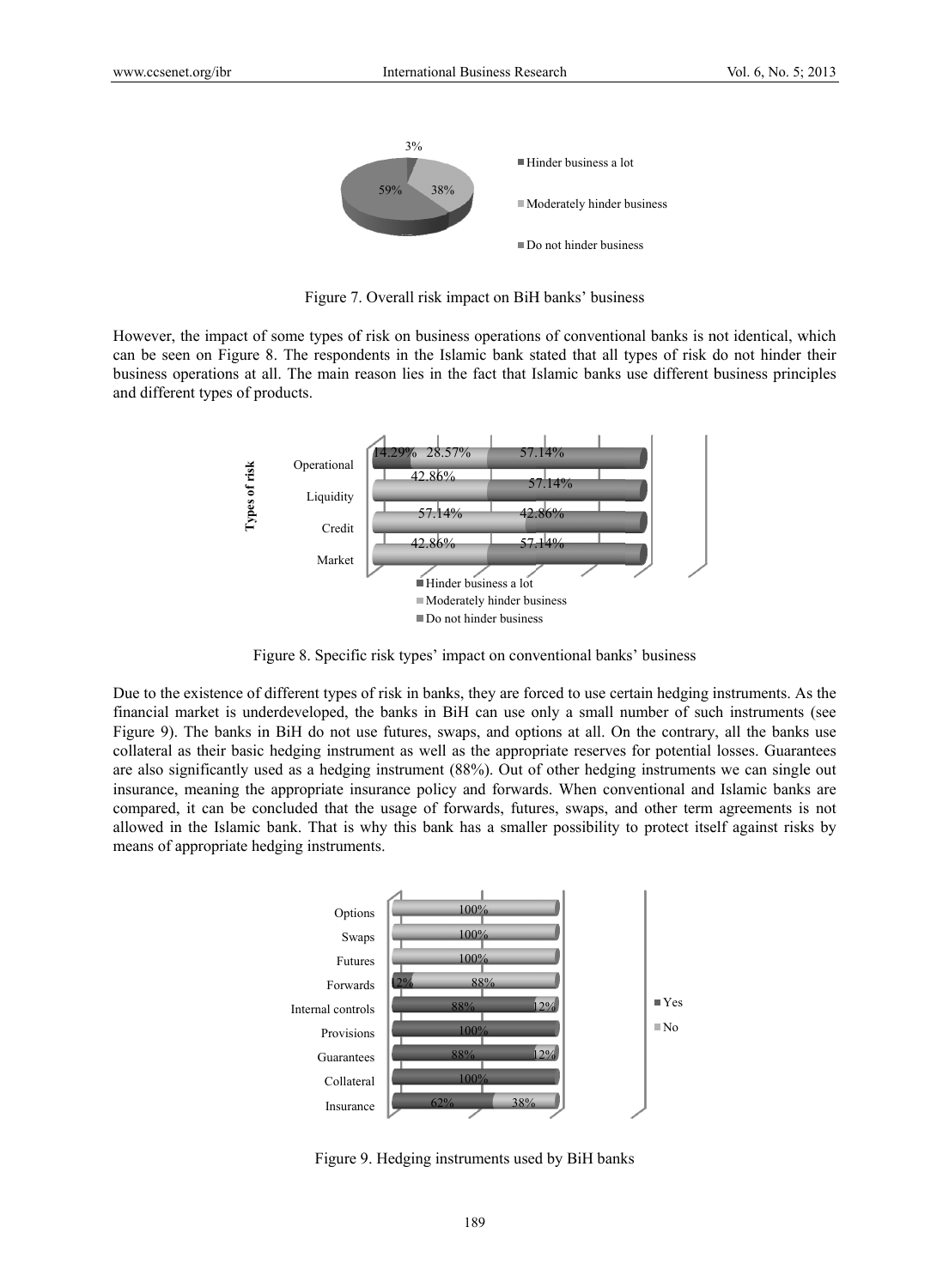After all the measures for protection against risk are taken, banks need to see how shall (or how did) the risks they managed in the previous period influence the entire business operations of the bank. This is done on the basis of certain profitability indicators that need to show how the bank performed business operations in the past period and use it to plan business operations for the future. Figure 10 shows that BiH mainly use indicators of interest earning assets and net interest margin indicators, which cover 21% of all the indicators used. They are followed by liquidity indicators (19%), profitability indicators (18%), and indicators of financial structure (16%). Other indicators stated by the respondents, namely cash flow 1 and 2 and debtor income assessment, take 5% of the total percentage of used indicators.



Figure 10. Financial performance indicators used by BiH banks

If the usage of indicators is compared for the conventional and Islamic banks (Figure 11), it can be noticed that these two types of banks equally use indicators of interest earning assets and net interest margin indicators, while the Islamic banks uses liquidity indicators, indicators of financial structure, and profitability indicators more. On the other hand, while the Islamic bank does not use cash flow 1 and 2 and debtor income assessment, as well as the other indicators, 28.57% of the conventional banks use these indicators.



Figure 11. Differences in financial performance indicators usage by conventional and Islamic banks

The global financial crisis made the survival of many banks questionable. Therefore, this research, above other things, tried to investigate whether, and to what extent, BiH banks are competent to manage risks under such circumstances. As it can be noticed from Figure 12, not one respondent stated that their bank is incompetent to manage any type of risk, which is very positive and praiseworthy of BiH banks. As to certain types of risks, the banks are most prepared to manage credit risk (87.5% of the respondents stated that they are well competent to manage this type of risk, while 12.5% of the respondents stated that they are moderately competent). Seventy-five percent of the respondents stated that they are well prepared for managing liquidity risk, while 25% believe to be moderately prepared. This fact is very important under the conditions of the recent crisis, which was mainly caused by inappropriate management of credit risk and liquidity risk. The results of the survey are identical for the market and operational risks. Fifty percent of the respondents believed their banks are well prepared for managing these risks, while 50% thought that their banks are moderately prepared. The survey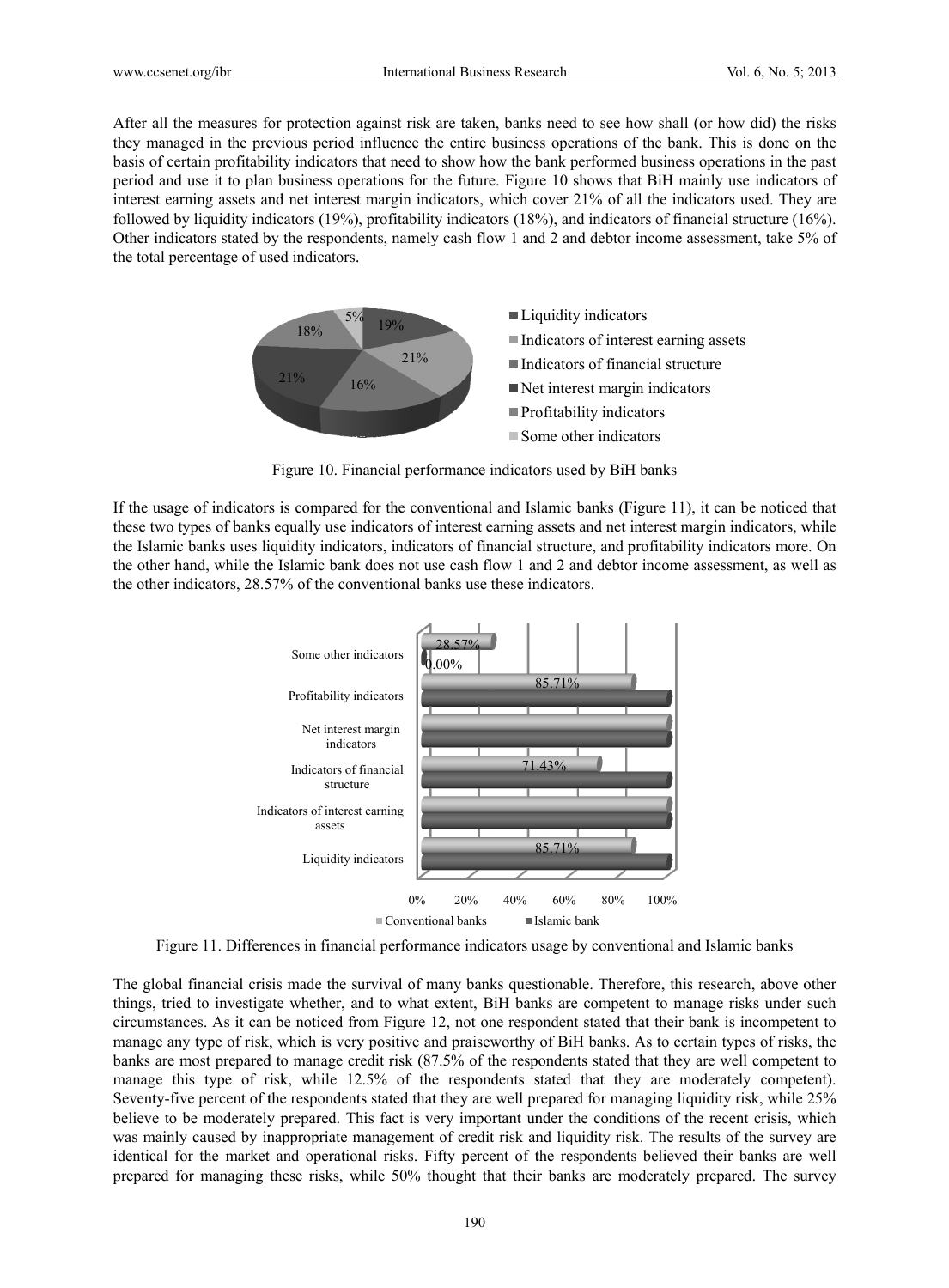shows that the Islamic bank is well prepared to manage all types of risk, while most conventional banks are well prepared for the credit and liquidity risks, and moderately prepared for the market and operational risks.



Figure 12. Current banks' capacity to manage identified risks

The respondents stated possible causes for the increase in risk levels in banks to be: recession, higher prices of financing sources, possible crash of euro, economy illiquidity, lower accessibility of capital, deposit withdrawal, stringent demands by the banking agencies in F BiH and RS, qualified staff drain, etc. Due to the fact that banks' assets include certain items with different risk levels, the respondents were asked to rank the risk levels by certain items and their balance sheets. As it is illustrated on Figure 13, in conventional banks the most risky parts of assets are loans for students and pensioners, followed by loans without guarantors, Master card revolving loans, long-term loans for fixed assets, and mortgage loans. The least risky parts of the assets of the conventional banks are short-term guarantees, long-term loans for working capital, home loans, and long-term guarantees.





Figure 13. Conventional banks' assets items according to the degree of risk

The most risky parts of the assets of the Islamic bank are mortgage loans, short-term non purpose loans, securities, and long-term guarantees. The least risky parts of the assets of the Islamic bank are home loans and long-term all purpose loans. It is presented on Figure 14.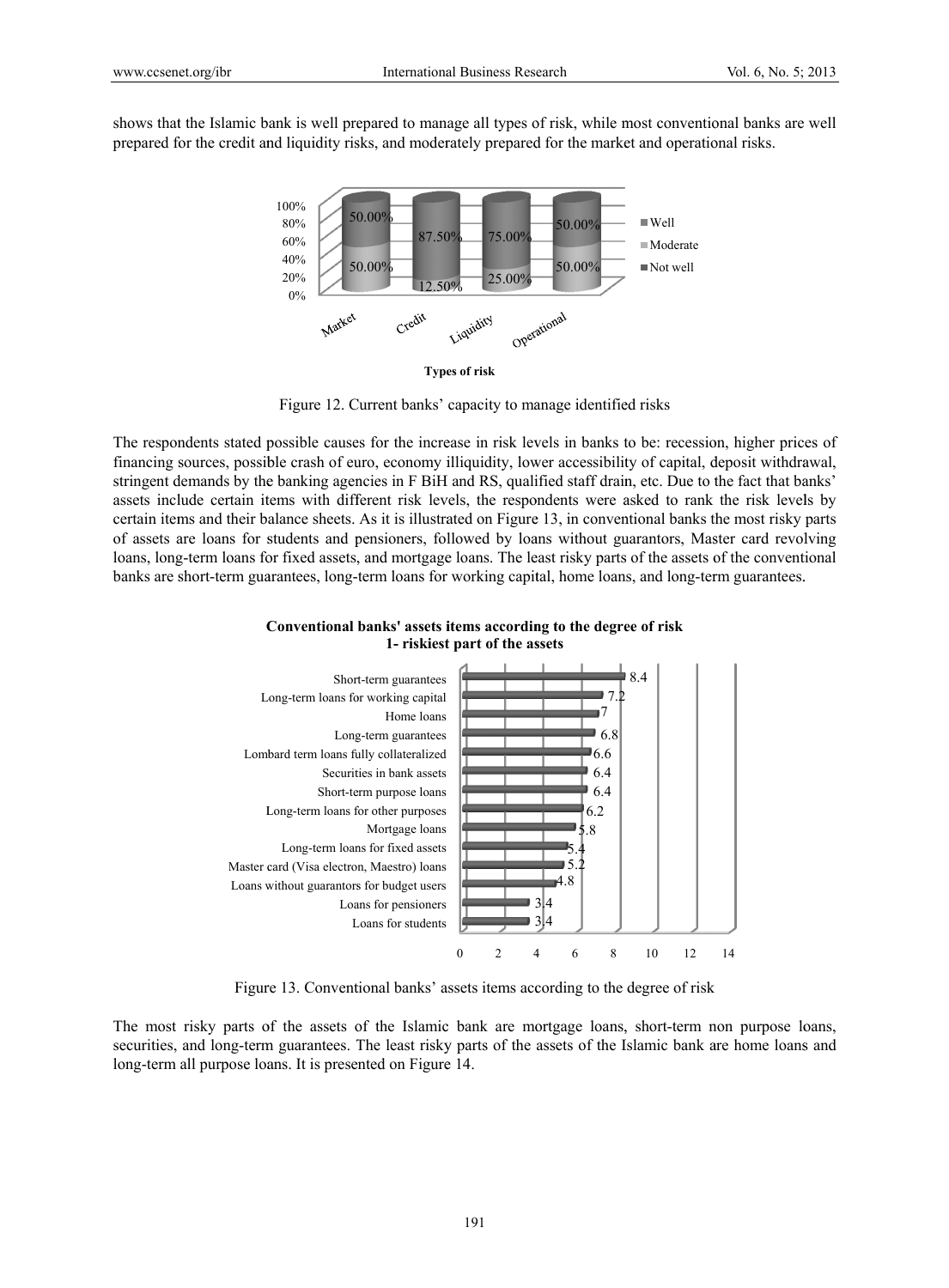

### Islamic bank's assets items according to the degree of risk 1- r iskiest part of the assets

Figure 14. The Islamic bank's assets items according to the degree of risk

On the basis of the survey, we have come to the data that only 25% of the respondents believe that legal (decree-level) regulations of risk management in F BiH/RS are well adapted to the real conditions of banks' business operations. Fifty percent of the respondents claim that the regulations are moderately adapted, while 25% think that they are poorly adapted to the real conditions under which banks operate. According to the respondents, the regulations that need to be better adapted to banks' business operations are related to:

- requests for maturity coordination for the liquidity risk, which causes banks to create costs due to short-term loans:

- standardization and professional supervision of the monitoring of the operational risk and information security;

- updating of standards, if the organized (regional) market of derivatives developed;

- addition and specification of certain sections regarding the credit risk management, etc.

# 6. Conclusion and Recommendation

The findings of the study suggested that all the banks are aware of the necessity for active risk management, but they still do not have sufficiently developed methods to manage all the risks. Regarding the difference between the conventional banks and the Islamic bank in BiH, the Islamic bank is exposed to risk more than the conventional banks, due to both, special products which this bank offers to its clients and the lack of harmonization of the existing legal regulations and the demands of the Islamic banking. Some hedging instruments are also less available and mainly limited for the Islamic bank. Nevertheless, a special way of conducting business as well as active risk management enabled the Islamic bank to constantly make positive financial results and be competitive for the conventional banks.

It should be mentioned that all the banks that have practiced active risk management recently, especially since the outbreak of the global financial crisis in 2008, had better financial performance when compared to the period during which they did not manage risks at all, or they just did it to some extent. However, specific features of BiH financial market and the legal and decree-level regulations themselves do not let the banks fully manage risks.

What BiH needs to do in this domain is primarily to find the ways in which business operations of the Islamic bank would be compliant to the law, which currently allows for the implementation of the Islamic banking to a small degree, although it is flourishing globally. If one wants to improve this banking segment as well as the very process of managing bank risks in BiH, the following things need to be done:

- eliminate significant limitations to the implementation and development of Islamic banking, such as prejudices, misunderstanding, intolerance, etc.; (Note 1)